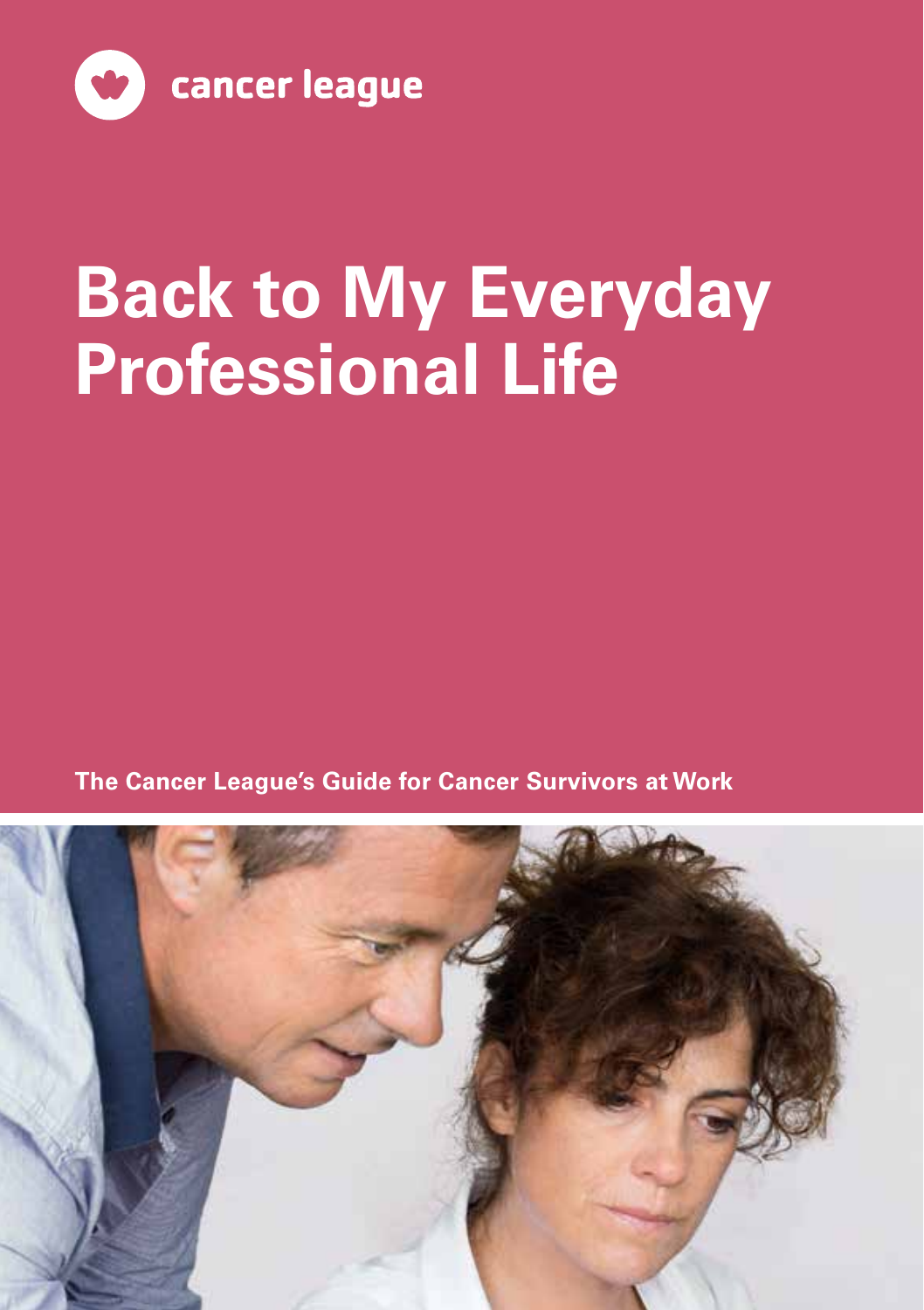## **Finding the Way Back to my Everyday Professional Life**

#### **Each Cancer is Unique**

There isn't just *one type* of cancer. Each person reacts individually to the disease and deals with the situation in a very personal way.

## **What Your Professional Environment May Not Necessarily Know**

Cancer leaves its mark. The physical and psychological constitutions are changed. Cancer survivors report fatigue and difficulty concentrating. They may not be as resilient as they were before for a while.

It may be that not all in your professional environment are aware of your condition. Or, that they are unsure of what to expect when you return to work.

### **It Concerns You**

Proactive and honest communication with managers, supervisors and the team about your needs contribute to the success of your return to work.

Your managers, supervisors, team and the human resources department will assist you in this challenging time.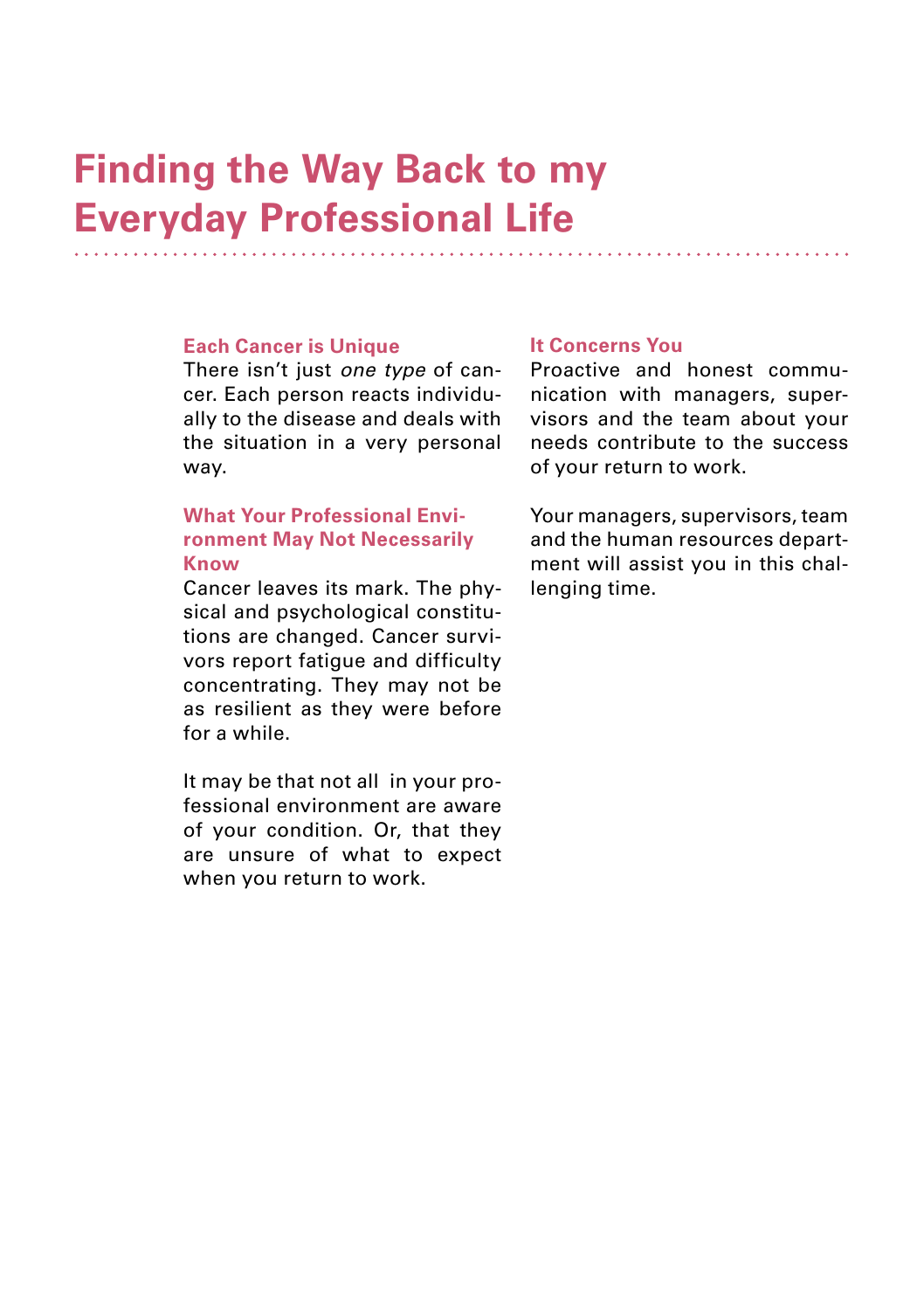# **What Makes the Return to Work Easier for Cancer Survivors**

| <b>Checklist for Cancer Survivors at Work</b> |  |  |  |
|-----------------------------------------------|--|--|--|
|-----------------------------------------------|--|--|--|

- $\Box$  I make sure I already start thinking about my return to the workplace during my treatment and I inform myself about the relevant occupational guidelines.
- $\Box$  What would I like to tell the team about my condition and what do I *not* want to share? I prepare a kind of internal standard text in advance.
- Who else would I like to be informed and should I inform them? What type of information would I like to provide? When and how should this be done? My supervisor/manager or my human resources manager can help me with this clarification.
- $\Box$  The team, supervisors and managers might respond to my return to work in a reserved manner. I may have to make an effort to understand this, because they could also feel insecure in this situation.
- $\Box$  If I have concerns that I will no longer be able to continue working as before, then I will speak openly about my needs and any work performance limitations.
- $\Box$  Even if it is not easy for me: I take the first step and ask for support when returning to work.
- Should my return to work become difficult, I contact the disability insurance in my canton of residence as soon as possible. They can provide reintegration support measures for me (and my employer). I may also contact my cantonal or regional cancer league for advice.